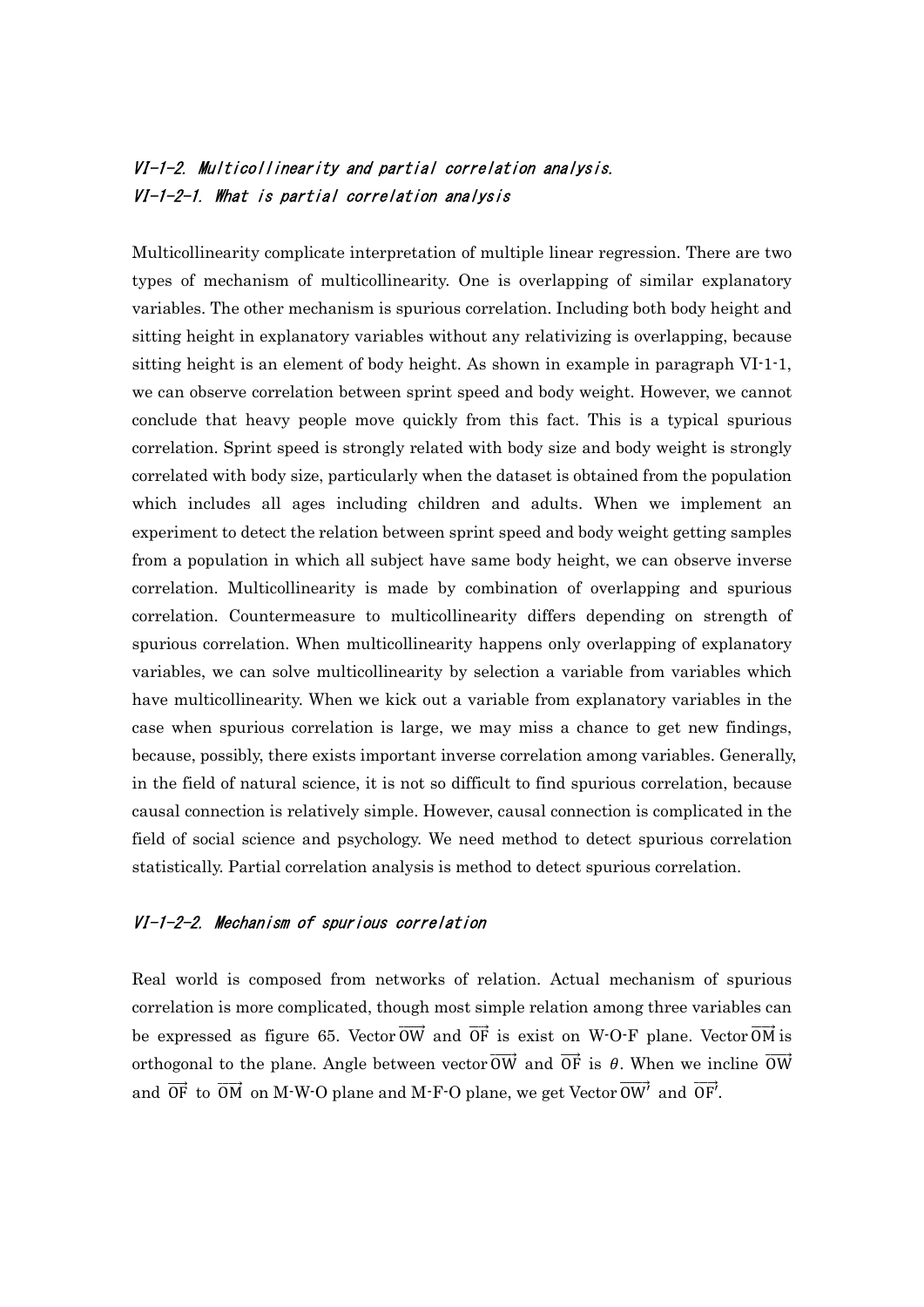

Fig. 65. Geometrical illustration of spurious correlation

The angle between vector  $\overrightarrow{OW'}$  and  $\overrightarrow{OF'}$  is  $\theta'$ . Angle  $\theta'$  is smaller than angle  $\theta$ .

$$
r_{WF} = \cos \theta
$$

$$
r_{W/F'} = \cos \theta'
$$

$$
\theta > \theta'
$$

$$
\cos \theta < \cos \theta'
$$

$$
-1 \le r_{WF} < r_{W/F'} \le 1
$$

When the space is n-dimension, the vector expressed as follows

$$
M = \begin{pmatrix} m_1 \\ \vdots \\ m_n \end{pmatrix}, \quad W = \begin{pmatrix} w_1 \\ \vdots \\ w_n \end{pmatrix}, \quad F = \begin{pmatrix} f_1 \\ \vdots \\ f_n \end{pmatrix},
$$

Assuming correlation among variables, predict value of  $\widehat{m_{\iota}}$  is expressed as follow.

$$
\widehat{m_i} = a_1 w_i + a_2 f_i
$$

$$
m_i = \widehat{m_i} + e_1
$$

From this we can express predict vector of  $\hat{M}$  as linear combination of vector Wand F.

$$
\widehat{M} = a_1 W + a_2 F
$$

$$
M = \widehat{M} + E = a_1 W + a_2 F + E
$$

We consider

M: data of body size such as body height expressed by deviation from average.

W: data of body weight expressed by deviation from average.

F: data of sprint speed expressed by deviation from average.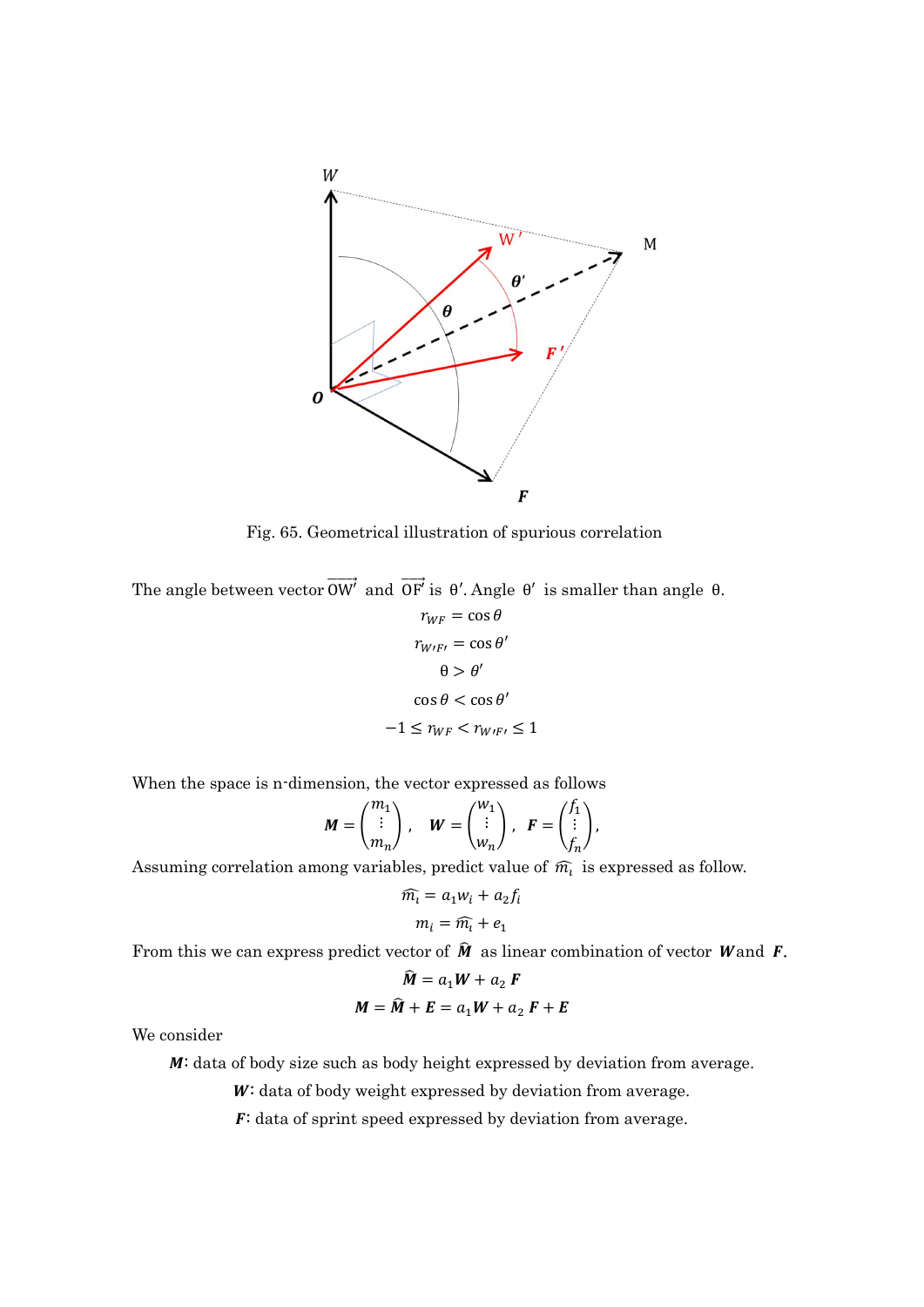When we get data from people whose body height is the same,  $M = 0$ , and data distribute on W-O-F plane. So, the correlation coefficient is  $r_{WF} = \cos \theta$ . When we get data from population whose body height is not control, the population include various body height, and  $M \neq 0$ , the allow head of vector W and F move to W' and F', and predictive vector  $\hat{M}$  is linear combination of vector W'and **F**, and  $\hat{M}$  exist on W<sup>-</sup>O-F' plane.

As in figure 65,

,

$$
\theta > \theta'
$$

$$
\cos \theta < \cos \theta'
$$

$$
-1 \le r_{WF} < r_{W/F'} \le 1
$$

This is the mechanism of spurious correlation.

## VI-1-2-3. Operation of partial correlation analysis

At first, we consider the case there are only three variables

$$
\mathbf{x} = (x_{1,\dots}x_n)
$$
  
\n
$$
\mathbf{y} = (y_{1,\dots}y_n)
$$
  
\n
$$
\mathbf{z} = (z_{1,\dots}z_n)
$$
  
\n
$$
x_i = d_{xi} - \overline{d_x}
$$
  
\n
$$
y_i = d_{yi} - \overline{d_y}
$$
  
\n
$$
z_i = d_{zi} - \overline{d_z}
$$

 $d_{xi}$ : ith data of variable x,  $\overline{d_x}$ : average of variable x.  $\overline{d_x} = \frac{1}{n}$  $\frac{1}{n}\sum_{i=1}^n d_{xi}$  $d_{yi}$ : ith data of variable y,  $\overline{d_{y}}$ : average of variable y.  $\overline{d_{y}} = \frac{1}{n}$  $\frac{1}{n}\sum_{i=1}^n d_{yi}$  $d_{zi}$ : *i*th data of variable z,  $\overline{d_z}$ : average of variable z.  $\overline{d_z} = \frac{1}{n}$  $rac{1}{n}\sum_{i=1}^n d_{zi}$ 

We can make variance covariance matrix and correlation matrix

$$
S = \begin{pmatrix} \sum_{i=1}^{n} x_i^2 & \sum_{i=1}^{n} x_i y_i & \sum_{i=1}^{n} x_i z_i \\ \sum_{i=1}^{n} y_i x_i & \sum_{i=1}^{n} y_i^2 & \sum_{i=1}^{n} y_i z_i \\ \sum_{i=1}^{n} z_i x_i & \sum_{i=1}^{n} z_i y_i & \sum_{i=1}^{n} y_i^2 \end{pmatrix} = \begin{pmatrix} SS_{xx} & SS_{xy} & SS_{xz} \\ SS_{yx} & SS_{yy} & SS_{yz} \\ SS_{zx} & SS_{zy} & SS_{yy} \end{pmatrix}
$$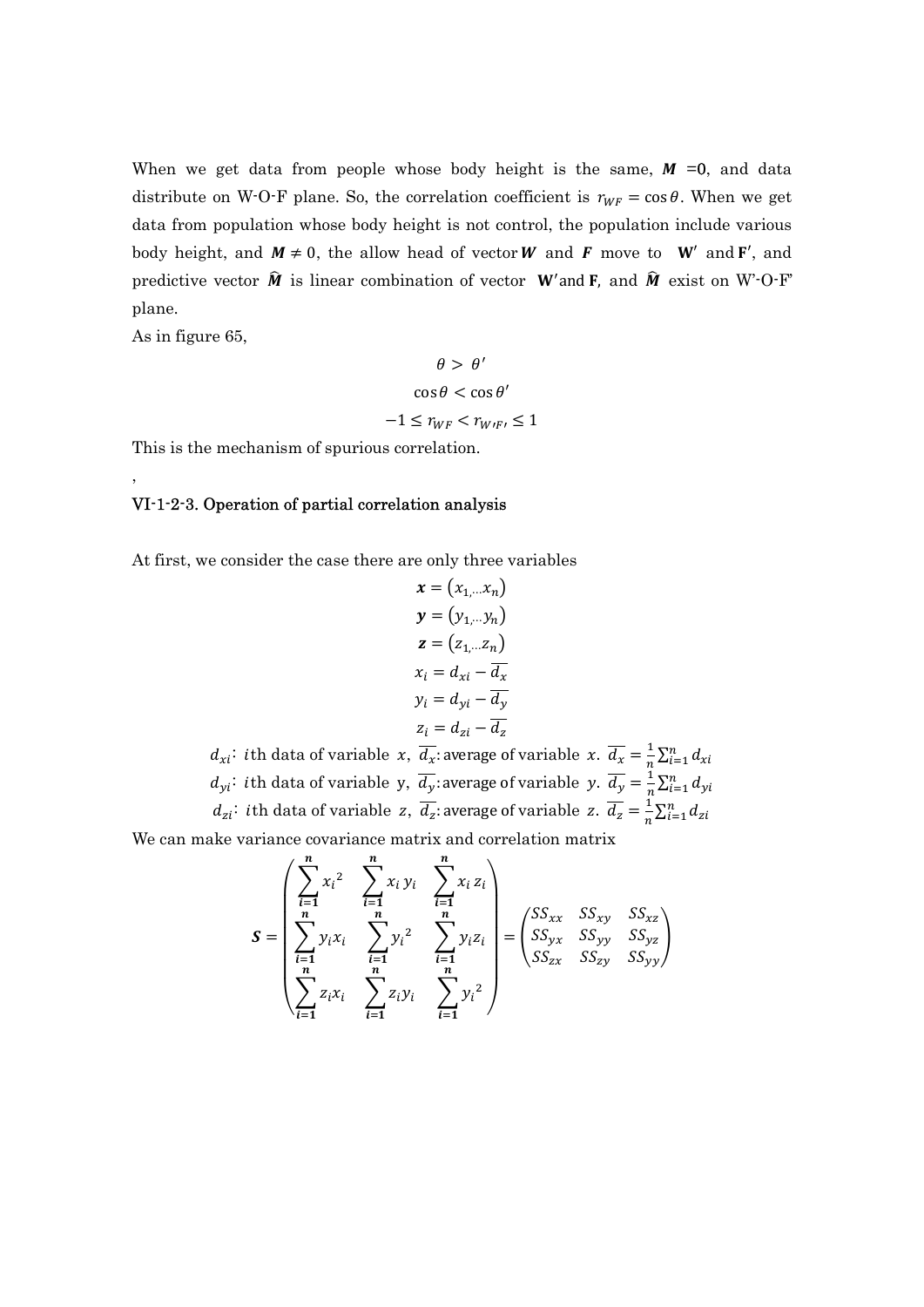$$
\mathbf{R} = \begin{pmatrix}\n\frac{SS_{xx}}{\sqrt{SS_{xx}}\sqrt{SS_{xx}}} & \frac{SS_{xy}}{\sqrt{SS_{xx}}\sqrt{SS_{yy}}} & \frac{SS_{xz}}{\sqrt{SS_{xx}}\sqrt{SS_{zz}}}\n\frac{SS_{yx}}{\sqrt{SS_{yy}}\sqrt{SS_{yy}}} & \frac{SS_{yz}}{\sqrt{SS_{yy}}\sqrt{SS_{zz}}}\n\frac{SS_{yy}}{\sqrt{SS_{yy}}\sqrt{SS_{yz}}} & \frac{SS_{yz}}{\sqrt{SS_{yy}}\sqrt{SS_{zz}}}\n\frac{SS_{zx}}{\sqrt{SS_{zz}}\sqrt{SS_{yy}}} & \frac{SS_{zz}}{\sqrt{SS_{zz}}\sqrt{SS_{zz}}}\n\frac{SS_{zz}}{\sqrt{SS_{zz}}\sqrt{SS_{zz}}}\n\frac{SS_{zz}}{\sqrt{SS_{zz}}\sqrt{SS_{zz}}}\n\frac{1}{\sqrt{SS_{zz}}\sqrt{SS_{zz}}}\n\frac{1}{\sqrt{SS_{xx}}\sqrt{SS_{yy}}\sqrt{SS_{zz}}}\n\frac{1}{\sqrt{SS_{xx}}\sqrt{SS_{yy}}\sqrt{SS_{zz}}}\n\frac{1}{\sqrt{SS_{xx}}\sqrt{SS_{yy}}\sqrt{SS_{zz}}}\n\frac{1}{\sqrt{SS_{xx}}\sqrt{SS_{yy}}\sqrt{SS_{zz}}}\n\frac{1}{\sqrt{SS_{xx}}\sqrt{SS_{yy}}\sqrt{SS_{zz}}}\n\frac{1}{\sqrt{SS_{xx}}\sqrt{SS_{yy}}\sqrt{SS_{zz}}}\n\frac{1}{\sqrt{SS_{xx}}\sqrt{SS_{yy}}\sqrt{SS_{zz}}}\n\frac{1}{\sqrt{SS_{xx}}\sqrt{SS_{yy}}\sqrt{SS_{zz}}}\n\frac{1}{\sqrt{SS_{xx}}\sqrt{SS_{yy}}\sqrt{SS_{zz}}}\n\frac{1}{\sqrt{SS_{xx}}\sqrt{SS_{yy}}\sqrt{SS_{zz}}}\n\frac{1}{\sqrt{SS_{xx}}\sqrt{SS_{yy}}\sqrt{SS_{zz}}}\n\frac{1}{\sqrt{SS_{xx}}\sqrt{SS_{yy}}\sqrt{SS_{zz}}}\n\frac{1}{\sqrt{SS_{xx}}\sqrt{SS_{yy}}}\n\frac{1}{\sqrt{SS_{zz}}\sqrt{SS_{zz}}}\n\frac{1}{\sqrt{SS_{zz}}\sqrt{SS_{zz}}}\n\frac{1}{\sqrt{SS_{zz}}\sqrt{SS_{zz}}}\n\frac{1}{\sqrt{SS_{zz}}\sqrt{SS_{zz}}}\n\frac{1}{\sqrt{SS_{zz}}\sqrt{SS_{zz}}}\n\frac{1}{\sqrt{SS_{zz}}\
$$

$$
R^{-1} = \frac{1}{|R|} \tilde{R} = \frac{1}{|R|} \left( \int_{r_{yz}r_{zx}}^{1 - r_{yz}r_{zx}} \int_{r_{xy}r_{zx}}^{r_{yz}r_{zx}} - r_{xy} \int_{r_{xy}r_{zx}}^{r_{xy}r_{yz}} - r_{zx} \int_{r_{zx}}^{r_{xy}} \int_{r_{yz}}^{r_{yz}} \int_{r_{zx}}^{r_{zy}} \int_{r_{yz}}^{r_{yz}} \int_{r_{zx}}^{r_{zy}} \int_{r_{yz}}^{r_{yz}} \int_{r_{zx}}^{r_{zy}} \int_{r_{zx}}^{r_{zy}} \int_{r_{zx}}^{r_{zy}} \int_{r_{zx}}^{r_{zy}} \int_{r_{zx}}^{r_{zy}} \int_{r_{zx}}^{r_{zy}} \int_{r_{zx}}^{r_{zy}} \int_{r_{zx}}^{r_{zy}} \int_{r_{zx}}^{r_{zy}} \int_{r_{zx}}^{r_{zy}} \int_{r_{zx}}^{r_{zy}} \int_{r_{zx}}^{r_{zy}} \int_{r_{zx}}^{r_{zy}} \int_{r_{zx}}^{r_{zy}} \int_{r_{zx}}^{r_{zy}} \int_{r_{zx}}^{r_{zy}} \int_{r_{zx}}^{r_{zy}} \int_{r_{zx}}^{r_{zy}} \int_{r_{zx}}^{r_{zy}} \int_{r_{zx}}^{r_{zy}} \int_{r_{zx}}^{r_{zy}} \int_{r_{zx}}^{r_{zy}} \int_{r_{zx}}^{r_{zy}} \int_{r_{zx}}^{r_{zy}} \int_{r_{zx}}^{r_{zy}} \int_{r_{zx}}^{r_{zy}} \int_{r_{zx}}^{r_{zx}} \int_{r_{zx}}^{r_{zx}} \int_{r_{zx}}^{r_{zx}} \int_{r_{zx}}^{r_{zx}} \int_{r_{zx}}^{r_{zx}} \int_{r_{zx}}^{r_{zx}} \int_{r_{zx}}^{r_{zx}} \int_{r_{zx}}^{r_{zx}} \int_{r_{zx}}^{r_{zx}} \int_{r_{zx}}^{r_{zx}} \int_{r_{zx}}^{r_{zx}} \int_{r_{zx}}^{r_{zx}} \int_{r_{zx}}^{r_{zx}} \int_{r_{zx}}^{r_{zx}} \int_{r_{zx}}^{r_{zx}} \int_{r_{zx}}^{r_{zx}} \int_{r_{zx}}^{r_{zx}} \int_{r_{zx}}^{r_{zx}} \int_{r_{zx}}^{r_{zx}} \int_{r_{zx}}^{r_{zx}} \int_{r_{zx}}^{r_{zx}} \int_{r_{zx}}^{r_{zx}} \int_{r_{zx
$$

Meaning of simple linear regression is explanation of a variable by another explanatory variable. The solution of simple linear regression is expressed as follow

$$
x = \alpha_{x/z} z + e = \frac{SS_{zx}}{SS_{zz}} z + e
$$

$$
y = \alpha_{y/z} z + e = \frac{SS_{yz}}{SS_{zz}} z + e
$$

 $\alpha_{x/z}$ : regression coefficient in smple linear regression between x and z,  $\alpha_{x/z} = \frac{SS_{zx}}{SS}$  $\mathit{SS}_{\rm zz}$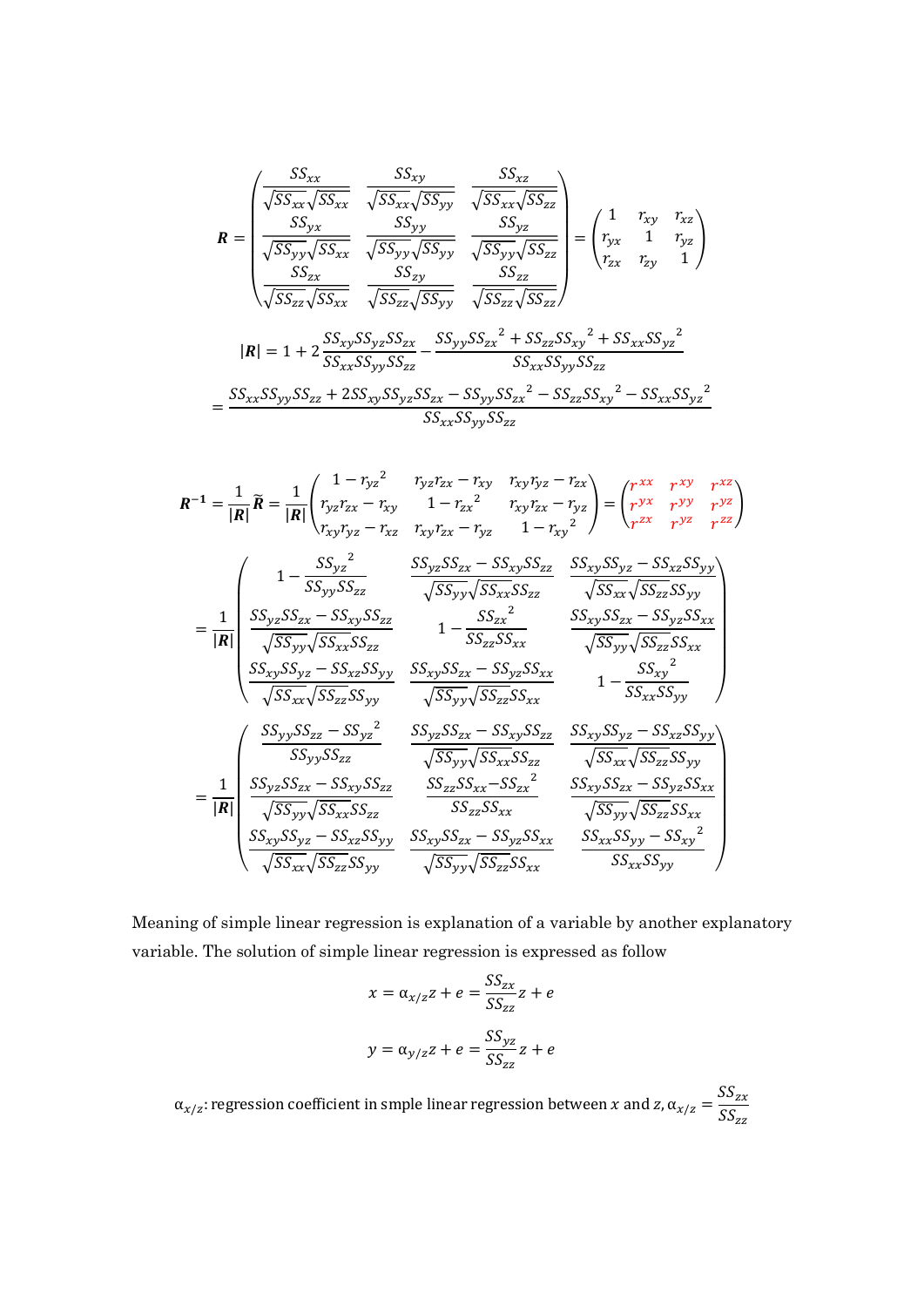$\alpha_{x/y}$ : regression coefficient in smple linear regression between y and z,  $\alpha_{x/z} = \frac{SS_{zx}}{SS}$  $SS_{zz}$ 

In the case when we consider variables more then 4,  $(x_1 \cdots x_p), p \ge 4$ 

$$
x_1 = \alpha_{x_1/x_3} x_3 + \dots + \alpha_{x_1/x_p} x_p + e
$$
  

$$
x_2 = \alpha_{x_2/x_3} x_3 + \dots + \alpha_{x_2/x_p} x_p + e
$$
  
...

In these equations, we consider that  $e$  is residual which cannot be explained by other variables other than  $x_1$  and  $x_2$ . However, it can be considered from the other side that e is independent part of objective variable (left side term: x, y,  $x_1$ ,  $x_2$ ). This part only depends on  $x$ ,  $y$ ,  $x_1$ , and  $x_2$ . When we express independent part of  $x$  as  $\check{x}$ When  $p = 3$ 

$$
\check{x} = e = x - \alpha_{x/z} z = x - \frac{SS_{zx}}{SS_{zz}} z
$$

$$
\check{y} = e = y - \alpha_{y/z} z = y - \frac{SS_{yz}}{SS_{zz}} z
$$

When  $p \geq 4$ 

$$
\overline{x_1} = x_1 - \left(\alpha_{x_1/x_3}x_3 + \dots + \alpha_{x_1/x_p}x_p\right) = x_1 - \left(\frac{SS_{13}}{SS_{33}}x_3 + \dots + \frac{SS_{13}}{SS_{pp}}x_p\right)
$$

$$
\overline{x_2} = x_2 - \left(+\alpha_{x_2/x_3}x_3 + \dots + \alpha_{x_2/x_p}x_p\right) = x_2 - \left(\frac{SS_{23}}{SS_{33}}x_3 + \dots + \frac{SS_{2p}}{SS_{pp}}x_p\right)
$$

Firstly, we consider case of  $p = 3$ 

$$
\check{x} = x - \alpha_{x/z} z = x - \frac{SS_{zx}}{SS_{zz}} z
$$

$$
\check{y} = y - \alpha_{y/z} z = y - \frac{SS_{yz}}{SS_{zz}} z
$$

 $\alpha_{x/z}$ : regression coeffcient of z in simple linear regression between  $x$  and  $z$ .

 $\alpha_{y/z}$ : regression coeffcient of z in simple linear regression between y and z.

We denote partial correlation coefficient between x and y as  $r_{xy/rest}$ .

The meaning of partial correlation coefficient is correlation coefficient after removing influence of the other variables. In the case when there are three variables,  $x$ ,  $y$  and  $z$ ,

$$
r_{xy|rest} = r_{xy|z}
$$

This is simple correlation between  $\check{x}$  and  $\check{y}$ 

$$
r_{xy|z} = r_{\tilde{z}\tilde{y}} = \frac{SS_{\tilde{x}\tilde{y}}}{\sqrt{SS_{\tilde{x}\tilde{x}}}\sqrt{SS_{\tilde{y}\tilde{y}}}}
$$

This is the solution when there three variables. In actual operation, we should calculate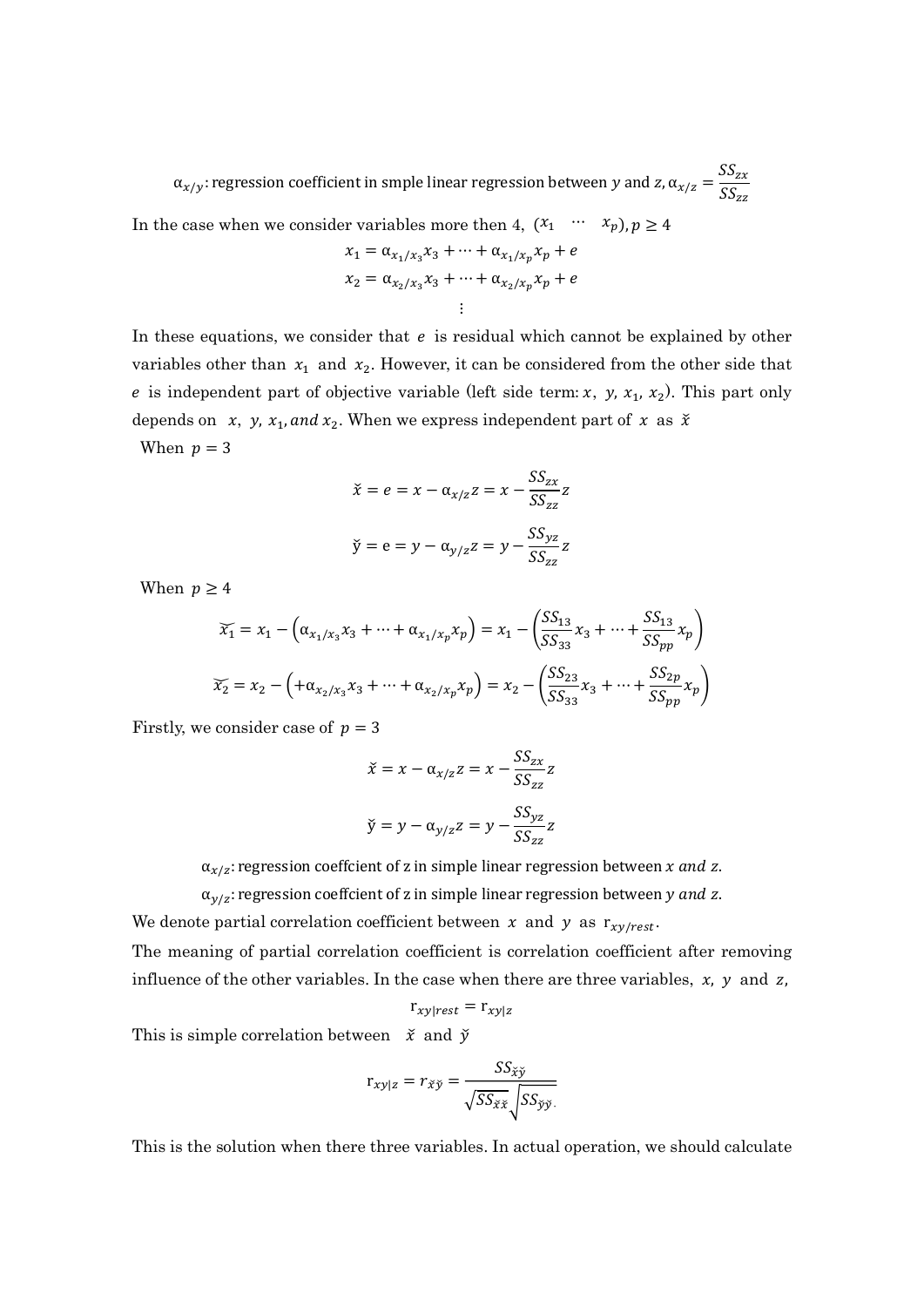$$
SS_{\tilde{X}\tilde{y}} = \sum_{k=1}^{n} \left( x_k - \frac{SS_{zx}}{SS_{zz}} z_k \right) \left( y_k - \frac{SS_{yz}}{SS_{zz}} z_k \right)
$$

$$
SS_{\tilde{X}\tilde{X}} = \sum_{k=1}^{n} \left( x_k - \frac{SS_{zx}}{SS_{zz}} z_k \right)^2
$$

$$
SS_{\tilde{y}\tilde{y}} = \sum_{k=1}^{n} \left( y_k - \frac{SS_{zy}}{SS_{zz}} z_k \right)^2
$$

Calculation

$$
SS_{\tilde{X}\tilde{y}} = \sum_{k=1}^{n} \left( x_k - \frac{SS_{zx}}{SS_{zz}} z_k \right) \left( y_k - \frac{SS_{yz}}{SS_{zz}} z_k \right)
$$
  
\n
$$
= \sum_{k=1}^{n} x_k y_k - \sum_{k=1}^{n} \frac{SS_{zx}}{SS_{zz}} y_k z_k - \sum_{k=1}^{n} \frac{SS_{yz}}{SS_{zz}} x_k z_k + \sum_{k=1}^{n} \frac{SS_{zx}SS_{yz}}{SS_{zz}^2} z_k^2
$$
  
\n
$$
= SS_{xy} + \frac{SS_{zx}SS_{yz}}{SS_{zz}} - \frac{SS_{xx}SS_{yz}}{SS_{zz}} - \frac{SS_{xz}SS_{yz}}{SS_{zz}}
$$
  
\n
$$
= SS_{xy} - \frac{SS_{xz}SS_{yz}}{SS_{zz}}
$$
  
\n
$$
SS_{\tilde{X}\tilde{X}} = \sum_{k=1}^{n} \left( x_k - \frac{SS_{zx}}{SS_{zz}} z_k \right)^2
$$
  
\n
$$
= \sum_{k=1}^{n} x_k^2 - 2 \sum_{k=1}^{n} \frac{SS_{zx}}{SS_{zz}} z_k x_k + \sum_{k=1}^{n} \frac{SS_{zx}^2}{SS_{zz}} z_k^2
$$
  
\n
$$
= SS_{xx} - 2 \frac{SS_{zx}^2}{SS_{zz}} + \frac{SS_{zx}^2}{SS_{zz}}
$$
  
\n
$$
= SS_{xx} - \frac{SS_{zx}^2}{SS_{zz}}
$$

Similarly,

$$
SS_{\check{y}\check{y}} = SS_{yy} - \frac{SS_{yz}^2}{SS_{zz}}
$$

Then

$$
r_{xy|z} = r_{\tilde{xy}} = \frac{SS_{xy} - \frac{SS_{xz}SS_{yz}}{SS_{zz}}}{\sqrt{SS_{xx} - \frac{SS_{zx}^2}{SS_{zz}}}\sqrt{SS_{yy} - \frac{SS_{yz}^2}{SS_{zz}}}}
$$

$$
= \frac{SS_{xy}SS_{zz} - SS_{xz}SS_{yz}}{\sqrt{SS_{xx}SS_{zz} - SS_{zx}^2}\sqrt{SS_{yy}SS_{zz} - SS_{yz}^2}}
$$

This is the solution of partial correlation of three variables. However, we can express the solution more simply using our notation system in this text.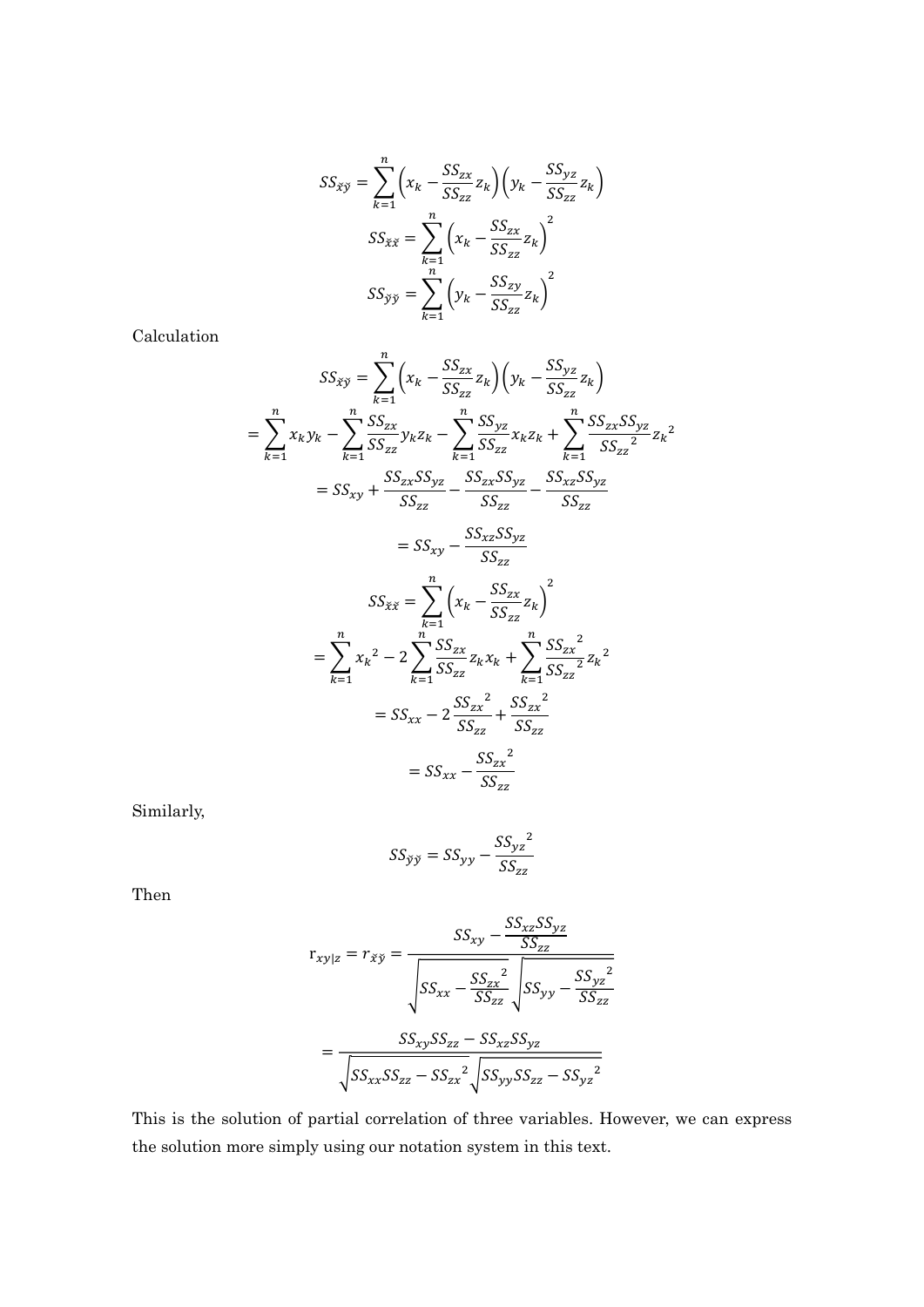Inverse matrix of correlation matrix

ଶ

$$
R^{-1} = \frac{1}{|R|} \begin{pmatrix} \frac{SS_{yy}SS_{zz} - SS_{yz}^2}{SS_{yy}SS_{zz}} & \frac{SS_{yz}SS_{zx} - SS_{xy}SS_{zz}}{\sqrt{SS_{yy}}\sqrt{SS_{xx}}SS_{zz}} & \frac{SS_{xy}SS_{yz} - SS_{xz}SS_{yy}}{\sqrt{SS_{xx}}\sqrt{SS_{zx}}}\end{pmatrix}
$$
  
\n
$$
R^{-1} = \frac{1}{|R|} \begin{pmatrix} \frac{SS_{yz}SS_{zx} - SS_{xy}S_{zz}}{\sqrt{SS_{xx}}SS_{zz}} & \frac{SS_{zz}SS_{xx} - SS_{xx}}{\sqrt{SS_{xx}}SS_{xx}} & \frac{SS_{xy}SS_{zx} - SS_{yz}SS_{xx}}{\sqrt{SS_{yy}}\sqrt{SS_{zz}}SS_{yy}} & \frac{SS_{xy}SS_{zx} - SS_{xy}SS_{xx}}{\sqrt{SS_{xy}}\sqrt{SS_{zz}}SS_{yy}} & \frac{SS_{xx}SS_{yy} - SS_{xy}}{\sqrt{SS_{xx}}\sqrt{SS_{zz}}SS_{yy}}\end{pmatrix}
$$
  
\n
$$
= \begin{pmatrix} r^{xx} & r^{xy} & r^{yz} \\ r^{zx} & r^{yy} & r^{zz} \\ r^{zx} & r^{yz} & r^{zz} \end{pmatrix}
$$
  
\n
$$
r_{xy/z} = \frac{SS_{xx}SS_{zz} - SS_{xx}S_{yz}}{\sqrt{SS_{xx}SS_{zz} - SS_{xx}^2}\sqrt{SS_{yy}SS_{zz} - SS_{yz}^2}} = \frac{-(SS_{yx}SS_{xx} - SS_{xy}SS_{zz})}{\sqrt{SS_{xx}SS_{zz} - SS_{xx}^2}\sqrt{SS_{yy}SS_{zz} - SS_{yz}^2}} = \frac{-(SS_{yz}SS_{xx} - SS_{xy}SS_{zz})}{\sqrt{SS_{yy}\sqrt{SS_{xx}}SS_{zz}}}\cdot \frac{\sqrt{SS_{zz}SS_{xx}}}{\sqrt{SS_{yy}SS_{zz} - SS_{xy}^2}} \cdot \frac{\sqrt{SS_{yy}SS_{zz} - SS_{yz}^2}}{\sqrt{SS_{yy}SS_{zx} - SS_{yz}^2}} = \frac{-(SS_{yz}SS_{xx} - SS_{xy}SS_{zz})}{\sqrt{SS_{yy}\sqrt{SS_{xx}}SS_{zz}}}\cdot \frac{SS_{xy}SS_{zz} - SS_{xy}^2}{\sqrt{SS_{yy}SS_{zx} - SS_{yz}^2}} = -r^{xy} \cdot \sqrt{\frac{1}{r^{yy}}\sqrt{r^{
$$

Formula 74

We consider the solution in the case when  $p \geq 4$ Logically, the solution is as follow.

$$
r_{ij/rest} = r_{\tilde{x}_i \tilde{x}_j} = \frac{SS_{\tilde{x}_i \tilde{x}_j}}{\sqrt{SS_{\tilde{x}_i \tilde{x}_i}} \sqrt{SS_{\tilde{x}_j \tilde{x}_j}}}
$$

$$
\tilde{x}_1 = x_1 - \left(\frac{SS_{13}}{SS_{33}}x_3 + \dots + \frac{SS_{1p}}{SS_{pp}}x_p\right)
$$

$$
\tilde{x}_2 = x_2 - \left(\frac{SS_{23}}{SS_{33}}x_3 + \dots + \frac{SS_{2p}}{SS_{pp}}x_p\right)
$$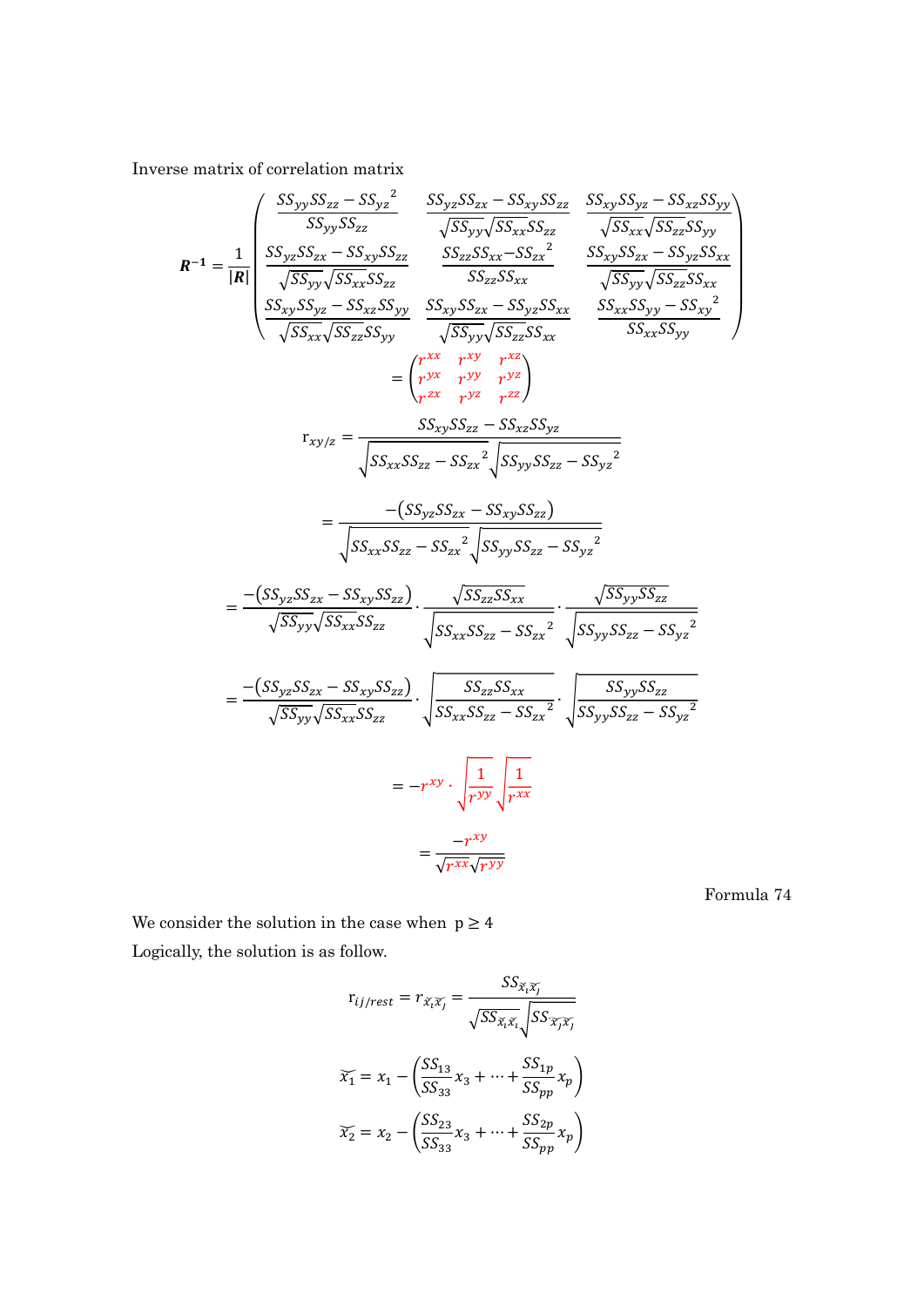$$
SS_{\widetilde{x_1}\widetilde{x_2}} = \sum_{k=1}^{n} \left( x_{1k} - \left( \sum_{l=3}^{p} \frac{SS_{1l}}{SS_{ll}} x_{lk} \right) \right) \left( x_{2k} - \left( \sum_{l=3}^{p} \frac{SS_{2l}}{SS_{ll}} x_{lk} \right) \right)
$$

$$
SS_{\widetilde{x_1}\widetilde{x_1}} = \sum_{k=1}^{n} \left( x_{1k} - \left( \sum_{l=3}^{p} \frac{SS_{1l}}{SS_{ll}} x_{lk} \right) \right)^2
$$

$$
SS_{\widetilde{x_2}\widetilde{x_2}} = \sum_{k=1}^{n} \left( x_{2k} - \left( \sum_{l=3}^{p} \frac{SS_{2l}}{SS_{ll}} x_{lk} \right) \right)^2
$$

$$
r_{x_1x_2|rest} = r_{\widetilde{x_1}\widetilde{x_2}} = \frac{SS_{\widetilde{x_i}\widetilde{x_l}}}{\sqrt{SS_{\widetilde{x_i}\widetilde{x_i}}}\sqrt{SS_{\widetilde{x_j}\widetilde{x_j}}}}
$$

We can arrange the variance and covariance matrix to set target variables to come to first and second row of the matrix without change of sign, because we have to change column with change of row.

So, we can express the solution as follow.

$$
\mathbf{r}_{x_ix_j|res} = = \frac{SS_{\tilde{x}_i\tilde{x}_j}}{\sqrt{SS_{\tilde{x}_i\tilde{x}_i}}}\sqrt{SS_{\tilde{x}_j\tilde{x}_j}}
$$

This s a form of solution. However, calculation of partial correlation using this formula, it is too complicated. We need more simple expression of the solution for in practical sense.

One possible approach is step by step approach,

When there are for variables  $x$ ,  $y$ ,  $z$ ,  $w$ , and we need partial correlation between  $x$ and  $y$ , we remove  $z$  and  $w$  step by step.

At first, we calculate correlation matrix.

$$
\mathbf{R}_{xyzw} = \begin{pmatrix} 1 & r_{xy} & r_{xz} & r_{xw} \\ r_{yx} & 1 & r_{yz} & r_{yw} \\ r_{zx} & r_{zy} & 1 & r_{zw} \\ r_{wx} & r_{wy} & r_{wz} & 1 \end{pmatrix}
$$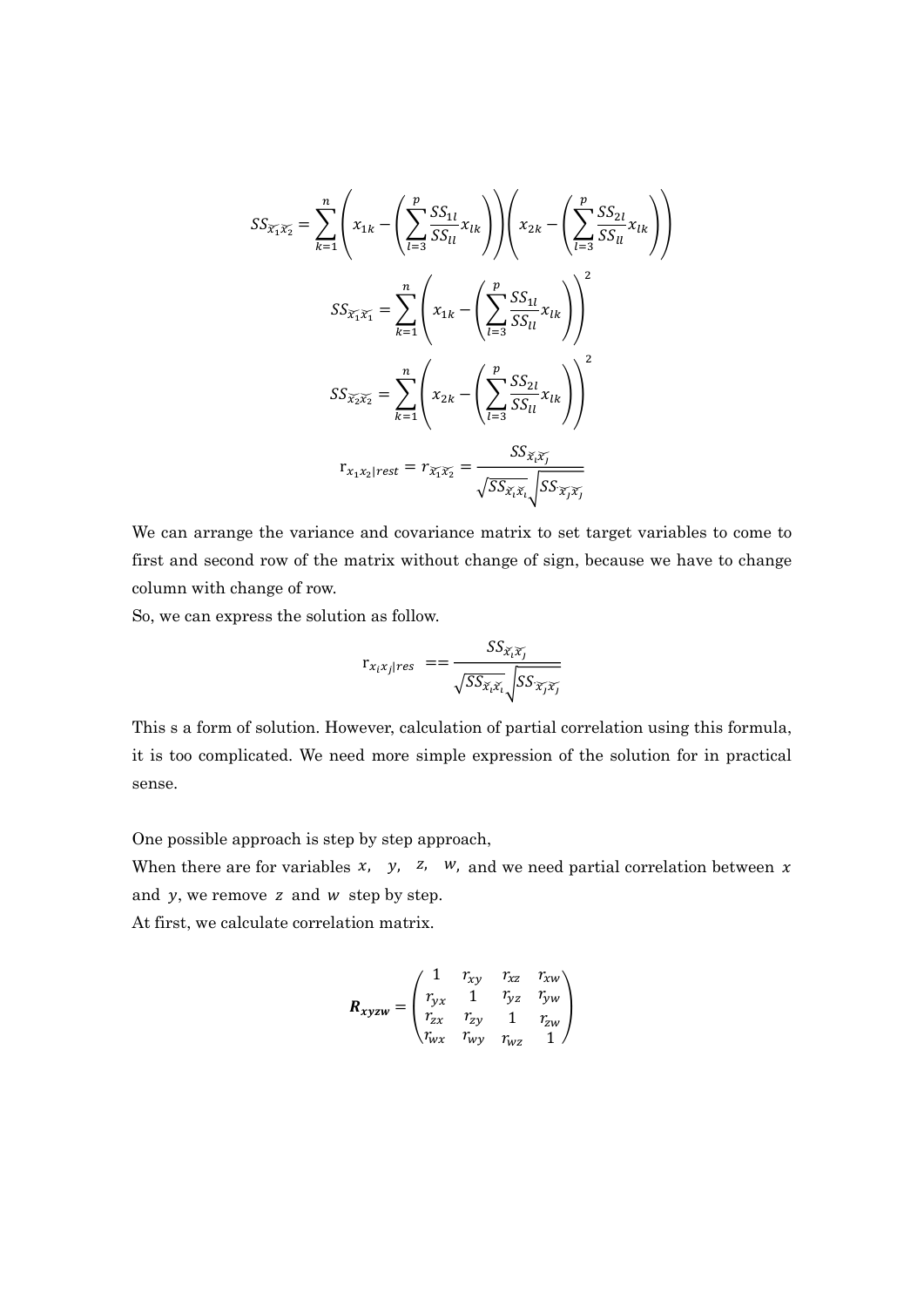$$
R_{xyzw} = \frac{1}{\begin{vmatrix} 1 & Y_{xy} & Y_{yy} \\ r_{xy} & 1 & r_{xy} \\ r_{xy} & r_{yz} & 1 \end{vmatrix}} - \frac{1}{\begin{vmatrix} Y_{yx} & Y_{xy} & Y_{yy} \\ r_{zx} & 1 & r_{xy} \\ r_{zx} & r_{xy} & 1 \end{vmatrix}} - \frac{1}{\begin{vmatrix} Y_{yy} & r_{yz} & 1 \\ r_{zx} & r_{xy} & 1 \end{vmatrix}} - \frac{1}{\begin{vmatrix} Y_{yy} & r_{xy} & 1 \\ r_{xy} & r_{xy} & 1 \end{vmatrix}} - \frac{1}{\begin{vmatrix} Y_{yy} & r_{xy} & 1 \\ r_{xy} & r_{xy} & 1 \end{vmatrix}} - \frac{1}{\begin{vmatrix} Y_{yy} & r_{xy} & 1 \\ r_{xy} & r_{xy} & 1 \end{vmatrix}} - \frac{1}{\begin{vmatrix} Y_{yy} & r_{xy} & r_{xy} \\ r_{yx} & r_{yy} & 1 \end{vmatrix}} - \frac{1}{\begin{vmatrix} Y_{yy} & r_{xy} & r_{xy} \\ r_{yx} & r_{yy} & 1 \end{vmatrix}} - \frac{1}{\begin{vmatrix} Y_{yy} & r_{xy} & r_{xy} \\ r_{yx} & r_{yy} & 1 \end{vmatrix}} - \frac{1}{\begin{vmatrix} Y_{yy} & r_{xy} & r_{xy} \\ r_{yx} & r_{yy} & 1 \end{vmatrix}} - \frac{1}{\begin{vmatrix} Y_{yy} & r_{xy} \\ r_{yx} & r_{yy} & 1 \end{vmatrix}} - \frac{1}{\begin{vmatrix} Y_{yy} & r_{xy} \\ r_{yx} & r_{yy} & 1 \end{vmatrix}} - \frac{1}{\begin{vmatrix} Y_{yy} & r_{xy} \\ r_{yx} & r_{yy} & 1 \end{vmatrix}} - \frac{1}{\begin{vmatrix} Y_{yy} & r_{xy} \\ r_{yx} & r_{yy} & 1 \end{vmatrix}} - \frac{1}{\begin{vmatrix} Y_{yy} & r_{xy} \\ r_{yx} & r_{yy} & 1 \end{vmatrix}} - \frac{1}{\begin{vmatrix} Y_{yy} & r_{xy} \\ r_{yx} & r_{yy} & 1 \end{vmatrix}} - \frac{1}{\begin{vmatrix} Y_{yy} & r_{xy} \\ r_{yx} & r_{yy} & 1 \end{vmatrix}} - \frac{1}{\begin
$$

We remove  $w$ .

For  $r_{xy|w}$ 

$$
R_{xyw} = \begin{pmatrix} 1 & r_{xy} & r_{xw} \\ r_{yx} & 1 & r_{yw} \\ r_{wx} & r_{wy} & 1 \end{pmatrix}
$$
  
\n(Pay attention,  $|R_{xyw}| = r^{zz}$ )  
\n
$$
R_{xyw}^{-1} = \frac{1}{|R_{xyw}|} \begin{pmatrix} \left| \frac{1}{r_{wy}} - \frac{r_{yw}}{1} \right| & -\left| \frac{r_{yx}}{r_{wx}} - \frac{r_{yw}}{1} \right| & \left| \frac{r_{yx}}{r_{wx}} - \frac{1}{r_{wy}} \right| \\ -\left| \frac{r_{xy}}{r_{wy}} - \frac{r_{xw}}{1} \right| & \left| \frac{1}{r_{wx}} - \frac{r_{xw}}{1} \right| & -\left| \frac{1}{r_{wx}} - \frac{r_{xy}}{r_{wy}} \right| \\ \left| \frac{r_{xy}}{1} - \frac{r_{xy}}{r_{yw}} - \frac{r_{xy}}{1} \right| & \left| \frac{1}{r_{yx}} - \frac{r_{xy}}{1} \right| \end{pmatrix}
$$
\n
$$
= \begin{pmatrix} r_{xy|w}^{xx} & r_{xy|w}^{xy} & r_{xy|w}^{xy} \\ r_{xy|w}^{yx} & r_{xy|w}^{yy} & r_{xy|w}^{ww} \\ r_{xy|w}^{wx} & r_{xy|w}^{wy} & r_{xy|w}^{ww} \end{pmatrix}
$$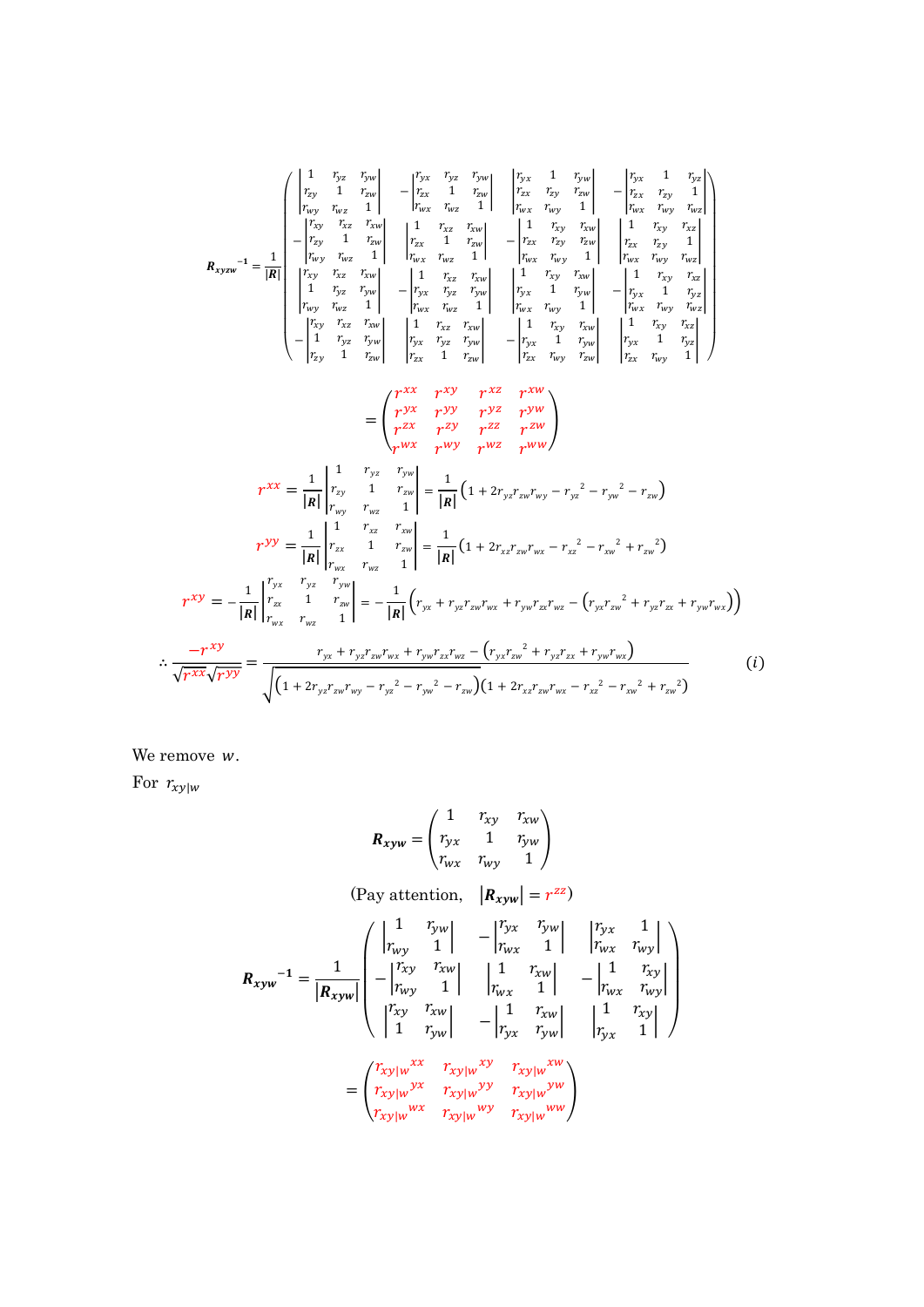$$
r_{xy|w} = \frac{-r_{xy|w}^{xy}}{\sqrt{r_{xy|w}^{xx}}\sqrt{r_{xy|w}^{yy}}} = \frac{\begin{vmatrix} r_{yx} & r_{yw} \\ r_{wx} & 1 \end{vmatrix}}{\sqrt{\begin{vmatrix} 1 & r_{yw} \\ r_{wy} & 1 \end{vmatrix}}\sqrt{\begin{vmatrix} 1 & r_{zw} \\ r_{wx} & 1 \end{vmatrix}}}
$$

$$
= \frac{r_{yx} - r_{yw}r_{wx}}{\sqrt{(1 - r_{yw}^2)(1 - r_{wx}^2)}}
$$

$$
r_{xy|w} = \frac{r_{yx} - r_{yw}r_{wx}}{\sqrt{(1 - r_{yw}^2)(1 - r_{wx}^2)}}
$$
(ii)

For  $r_{xz/w}$ 

$$
\boldsymbol{R}_{xzw} = \begin{pmatrix} 1 & r_{xz} & r_{xw} \\ r_{zx} & 1 & r_{zw} \\ r_{wx} & r_{wz} & 1 \end{pmatrix}
$$

(Pay attention,  $|R_{zzw}| = r^{yy}$ )

$$
R_{xzw}^{-1} = \frac{1}{|R_{xzw}|} \begin{pmatrix} \begin{vmatrix} 1 & r_{zw} \\ r_{zw} & 1 \end{vmatrix} & -\begin{vmatrix} r_{zx} & r_{zw} \\ r_{wx} & 1 \end{vmatrix} & \begin{vmatrix} r_{zx} & 1 \\ r_{wx} & r_{wz} \end{vmatrix} \\ -\begin{vmatrix} r_{xz} & r_{zw} \\ r_{wz} & 1 \end{vmatrix} & \begin{vmatrix} 1 & r_{zw} \\ r_{wx} & 1 \end{vmatrix} & -\begin{vmatrix} 1 & r_{xz} \\ r_{wx} & r_{wz} \end{vmatrix} \\ \begin{vmatrix} r_{xz} & r_{zw} \\ 1 & r_{zw} \end{vmatrix} & -\begin{vmatrix} 1 & r_{xw} \\ r_{zx} & r_{zw} \end{vmatrix} & \begin{vmatrix} 1 & r_{xz} \\ r_{zx} & 1 \end{vmatrix} \end{pmatrix}
$$

$$
= \begin{pmatrix} r_{xz|w}^{xx} & r_{xz|w}^{xz} & r_{xz|w}^{xw} \\ r_{xz|w}^{zx} & r_{xz|w}^{zz} & r_{xz|w}^{zw} \\ r_{xz|w}^{wx} & r_{xz|w}^{wx} & r_{xz|w}^{ww} \end{pmatrix}
$$

$$
r_{xz|w} = \frac{-r_{xz|w}^{xz}}{\sqrt{r_{xz|w}^{xx}}\sqrt{r_{xz|w}^{zz}}} = \frac{\begin{vmatrix} r_{zx} & r_{zw} \\ r_{wx} & 1 \end{vmatrix}}{\sqrt{\begin{vmatrix} 1 & r_{zw} \\ r_{wz} & 1 \end{vmatrix}}\sqrt{\begin{vmatrix} 1 & r_{zw} \\ r_{wx} & 1 \end{vmatrix}}}
$$

$$
= \frac{r_{zx} - r_{zw}r_{wx}}{\sqrt{(1 - r_{zw}^2)(1 - r_{wx}^2)}}
$$

$$
r_{xz|w} = \frac{r_{zx} - r_{zw}r_{wx}}{\sqrt{(1 - r_{zw}^2)(1 - r_{wx}^2)}}
$$
(iii)

For  $r_{yz/w}$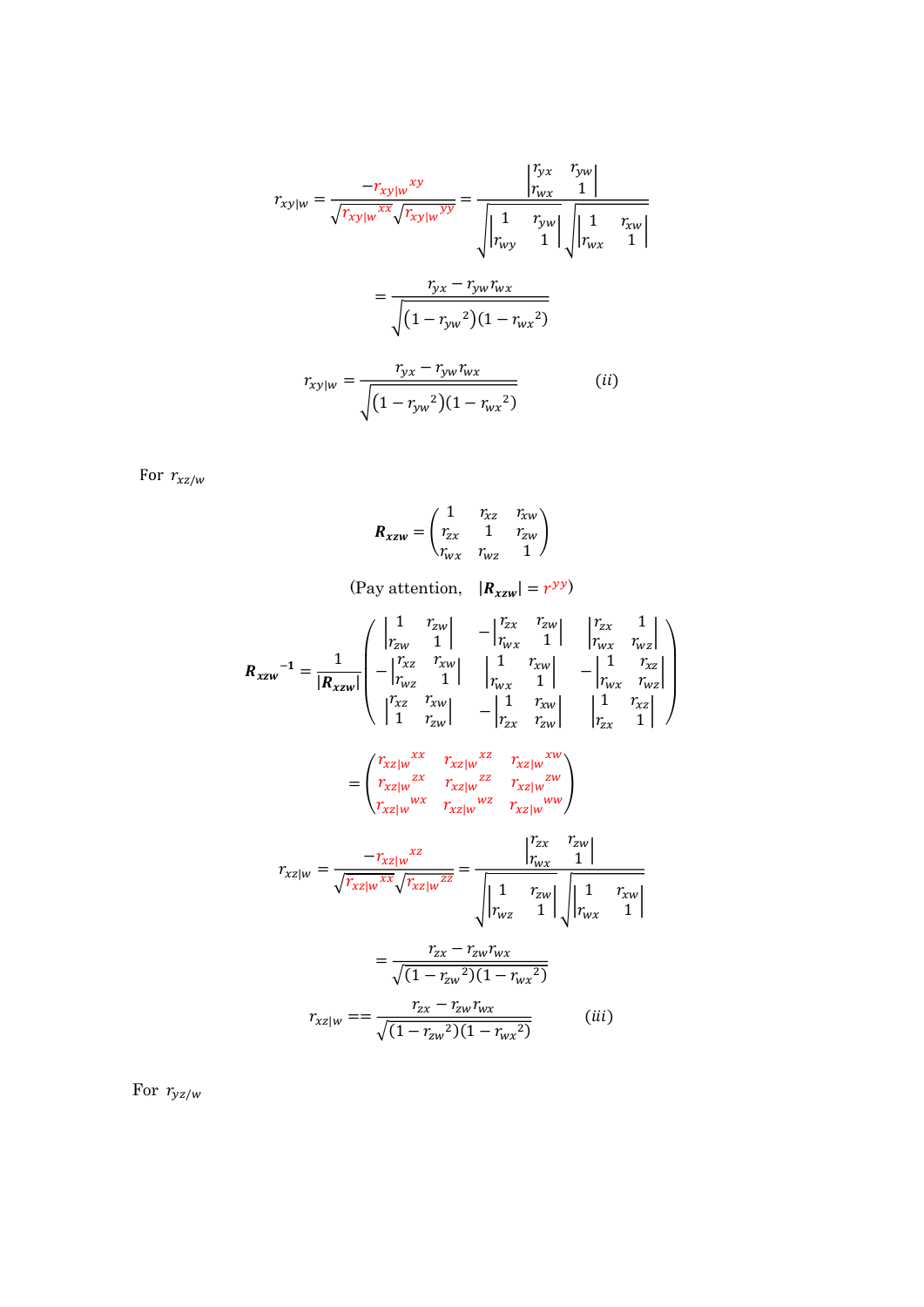$$
R_{yzw} = \begin{pmatrix} 1 & r_{yz} & r_{yw} \\ r_{zy} & 1 & r_{zw} \\ r_{wy} & r_{wz} & 1 \end{pmatrix}
$$
  
\n(Pay attention,  $|R_{yzw}| = r^{yy}$ )  
\n
$$
R_{yzw}^{-1} = \frac{1}{|R_{yzw}|} \begin{pmatrix} \left| \frac{1}{r_{wz}} - \frac{r_{zw}}{1} \right| & -\left| \frac{r_{zy}}{r_{wy}} - \frac{r_{zw}}{1} \right| & \left| \frac{r_{zy}}{r_{wy}} - \frac{r_{zy}}{1} \right| \\ -\left| \frac{r_{yz}}{r_{wz}} - \frac{r_{yw}}{1} \right| & \left| \frac{1}{r_{wy}} - \frac{r_{yw}}{1} \right| & -\left| \frac{1}{r_{wy}} - \frac{r_{yz}}{r_{zy}} \right| \\ \left| \frac{r_{yz}}{1} - \frac{r_{yz}}{r_{zy}} - \frac{r_{yz}}{r_{zy}} \right| & \left| \frac{1}{r_{zy}} - \frac{r_{yz}}{1} \right| \end{pmatrix}
$$
\n
$$
= \begin{pmatrix} \frac{r_{yz}}{r_{yz}} & \frac{r_{yz}}{r_{yz}} & \frac{r_{yz}}{r_{yz}} \\ \frac{r_{yz}}{r_{yz}} & \frac{r_{yz}}{r_{yz}} & \frac{r_{zx}}{r_{yz}} \\ \frac{r_{zy}}{r_{yz}} & \frac{r_{zy}}{r_{yz}} & \frac{r_{zw}}{r_{wy}} \end{pmatrix}
$$
\n
$$
r_{yz} = \frac{-r_{yz}}{\sqrt{r_{yz}} \frac{r_{yz}}{r_{yz}} \sqrt{r_{yz}} \frac{r_{zx}}{r_{yz}} \sqrt{\frac{1}{r_{wy}} - \frac{r_{zw}}{1} \sqrt{\frac{1}{r_{wy}} - \frac{r_{yw}}{1} \sqrt{\frac{1}{r_{wy}} - \frac{r_{yw}}{1} \sqrt{\frac{1}{r_{wy}} - \frac{r_{zw}}{1} \sqrt{\frac{1}{r_{wy}} - \frac{r_{zw}}{1} \sqrt{\frac{1}{r_{wy}} - \frac{r_{zw}}{1} \sqrt{\frac{1}{r_{wy}} - \frac{r_{zw}}{1} \sqrt{\frac{1}{r_{wy}} - \frac{r_{zw}}{1} \sqrt{\frac{1}{r_{wy}} - \frac{
$$

Then we make 3 x 3 correlation matrix among  $r_{xy/w}$ ,  $r_{xz/w}$  and  $r_{yz/w}$ 

$$
R_{\tilde{X}\tilde{y}\tilde{z}} = \begin{pmatrix} 1 & r_{xy/w} & r_{xz/w} \\ r_{xy/w} & 1 & r_{yz/w} \\ r_{xz/w} & r_{yz/w} & 1 \end{pmatrix}
$$
  
\n
$$
R_{\tilde{X}\tilde{y}\tilde{z}} = \frac{1}{|R_{\tilde{X}\tilde{y}\tilde{z}}|} \begin{pmatrix} \frac{1}{|r_{yz/w} - r_{yz/w}|} & \frac{1}{|r_{xz/w} - r_{yz/w}|} \\ -\frac{1}{|r_{yz/w} - r_{xz/w}|} & \frac{1}{|r_{xz/w} - r_{yz/w}|} & \frac{1}{|r_{xz/w} - r_{yz/w}|} \\ -\frac{1}{|r_{xy/w} - r_{yz/w}|} & \frac{1}{|r_{xz/w} - r_{yz/w}|} & \frac{1}{|r_{xz/w} - r_{yz/w}|} \\ \frac{1}{|r_{xy/w} - r_{yz/w}|} & \frac{1}{|r_{xy/w} - r_{yz/w}|} & \frac{1}{|r_{xy/w} - r_{xy/w}|} \end{pmatrix}
$$
  
\n
$$
= \begin{pmatrix} r_{xyz/w}^{rx} & r_{xyz/w}^{rx} & r_{xyz/w}^{rx} \\ r_{xyz/w}^{rx} & r_{xyz/w}^{ry} & r_{xyz/w}^{rz} \\ r_{xyz/w}^{zx} & r_{xyz/w}^{zy} & r_{xyz/w}^{zz} \end{pmatrix}
$$
  
\n
$$
r_{xy|zw} = r_{\tilde{x}\bar{y}} = \frac{-r_{xyz|w}^{xy}}{\sqrt{r_{xyz|w}^{xx} \sqrt{r_{xyz|w}^{yy}}}} \qquad (v)
$$

For  $r_{xyz|w}$ <sup>xx</sup>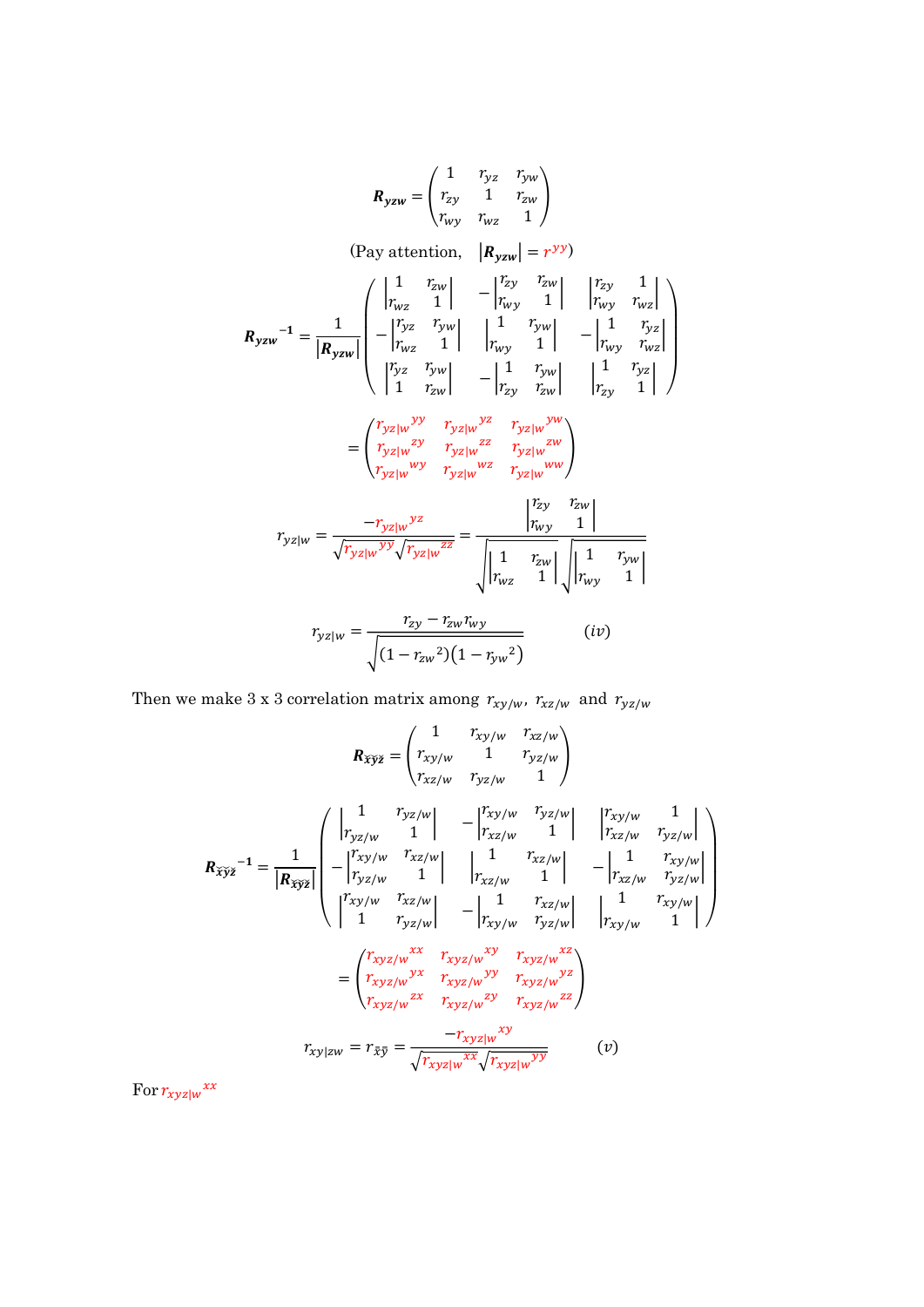$$
r_{xyz|w}xx = \frac{\begin{vmatrix} 1 & r_{yz|w} \\ r_{yz|w} & 1 \end{vmatrix}}{\begin{vmatrix} R_{\tilde{xy}z} \end{vmatrix}} = \frac{1 - r_{yz|w}^2}{\begin{vmatrix} R_{\tilde{xy}z} \end{vmatrix}}
$$

$$
= \frac{1}{\begin{vmatrix} R_{\tilde{xy}z} \end{vmatrix}} \left( 1 - \frac{(r_{zy} - r_{zw}r_{wy})^2}{(1 - r_{zw}^2)(1 - r_{yw}^2)} \right)
$$

$$
= \frac{1 - r_{zw}^2 - r_{yw}^2 + r_{zw}^2 r_{yw}^2 - r_{zy}^2 + 2r_{zy}r_{zw}r_{wy} - r_{zw}^2 r_{yw}^2}{\begin{vmatrix} R_{\tilde{xy}z} \end{vmatrix} (1 - r_{zw}^2)(1 - r_{yw}^2)} = \frac{1 + 2r_{zy}r_{zw}r_{wy} - r_{zw}^2 - r_{zy}^2}{\begin{vmatrix} R_{\tilde{xy}z} \end{vmatrix} (1 - r_{zw}^2)(1 - r_{yw}^2)}
$$

$$
r_{xyz|w}xx = \frac{1 + 2r_{zy}r_{zw}r_{wy} - r_{zw}^2 - r_{yw}^2 - r_{zy}^2}{\begin{vmatrix} R_{\tilde{xy}z} \end{vmatrix} (1 - r_{zw}^2)(1 - r_{yw}^2)} \qquad (vi)
$$

For  $r_{xyz|w}$ <sup>yy</sup>

$$
r_{xyz|w} yy = \frac{\begin{vmatrix} 1 & r_{xz|w} \\ r_{xz|w} & 1 \end{vmatrix}}{\begin{vmatrix} R_{\tilde{xy}z} \end{vmatrix}} \\
= \frac{\begin{vmatrix} 1 & r_{xz|w} \\ r_{xz|w} & 1 \end{vmatrix}}{\begin{vmatrix} R_{\tilde{xy}z} \end{vmatrix}} = \frac{1 - r_{xz|w}^2}{\begin{vmatrix} R_{\tilde{xy}z} \end{vmatrix}} \\
= \frac{1}{\begin{vmatrix} R_{\tilde{xy}z} \end{vmatrix}} \left( 1 - \frac{(r_{zx} - r_{zw}r_{wx})^2}{(1 - r_{zw}^2)(1 - r_{wx}^2)} \right) \\
= \frac{(1 - r_{zw}^2)(1 - r_{wx}^2) - (r_{zx} - r_{zw}r_{wx})^2}{\begin{vmatrix} R_{\tilde{xy}z} \end{vmatrix} (1 - r_{zw}^2)(1 - r_{wx}^2)} \\
= \frac{1 - r_{zw}^2 - r_{wx}^2 + r_{zw}^2 r_{wx}^2 - (r_{zx}^2 - 2r_{zx}r_{zw}r_{wx} + r_{zw}^2 r_{wx}^2)^2}{\begin{vmatrix} R_{\tilde{xy}z} \end{vmatrix} (1 - r_{zw}^2)(1 - r_{wx}^2)} \\
= \frac{1 + 2r_{zx}r_{zw} - r_{zw}^2 - r_{wx}^2 - r_{zx}^2}{\begin{vmatrix} R_{\tilde{xy}z} \end{vmatrix} (1 - r_{zw}^2)(1 - r_{wx}^2)} \\
r_{xyz|w} yy = \frac{1 + 2r_{zx}r_{zw} - r_{zw}^2 - r_{wx}^2 - r_{zx}^2}{\begin{vmatrix} R_{\tilde{xy}z} \end{vmatrix} (1 - r_{zw}^2)(1 - r_{wx}^2)}\n\tag{vii}
$$

For  $r_{xyz|w}^{xy}$ 

$$
r_{xyz|w}^{x} = \frac{-\begin{vmatrix} r_{xy|w} & r_{yz|w} \\ r_{xz|w} & 1 \end{vmatrix}}{\begin{vmatrix} R_{\tilde{x}\tilde{y}\tilde{z}} \end{vmatrix}} = \frac{-(r_{xy|w} - r_{yz|w}r_{xz|w})}{\begin{vmatrix} R_{\tilde{x}\tilde{y}\tilde{z}} \end{vmatrix}}}{\begin{vmatrix} r_{yx} - r_{yw}r_{wx} \\ \sqrt{(1 - r_{yw}^2)(1 - r_{wx}^2)} \end{vmatrix}} - \frac{r_{zy} - r_{zw}r_{wy}}{\sqrt{(1 - r_{zw}^2)(1 - r_{yw}^2)(1 - r_{yw}^2)(1 - r_{wx}^2)}} \frac{r_{zx} - r_{zw}r_{wx}}{\sqrt{(1 - r_{zw}^2)(1 - r_{wx}^2)}}}{\begin{vmatrix} R_{\tilde{x}\tilde{y}\tilde{z}} \end{vmatrix}}
$$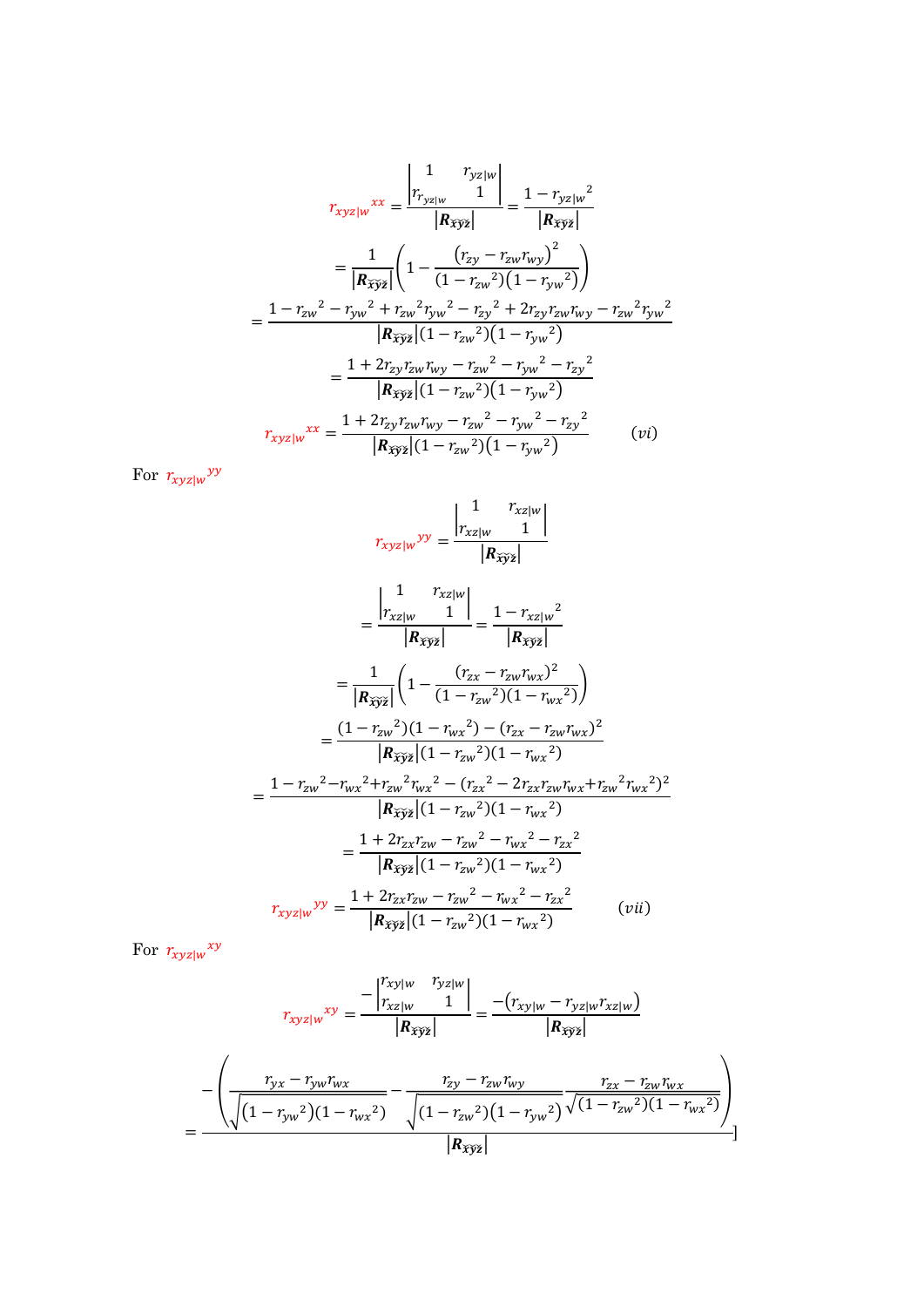$$
= \frac{-\left((r_{yx} - r_{yw}r_{wx})(1 - r_{zw}^2) - (r_{zy} - r_{zw}r_{wy})(r_{zx} - r_{zw}r_{wx})\right)}{|R_{\tilde{x}\tilde{y}\tilde{z}}|(1 - r_{zw}^2)\sqrt{(1 - r_{yw}^2)(1 - r_{wx}^2)}}
$$
\n
$$
= \frac{-\left(r_{yx} - r_{yw}r_{wx} - r_{zw}^2 + r_{yw}r_{wx}r_{zw}^2 - (r_{zy}r_{zx} - r_{zw}r_{wy}r_{zx} - r_{zy}r_{zw}r_{wx} + r_{yw}r_{wx}r_{zw}^2)\right)}{|R_{\tilde{x}\tilde{y}\tilde{z}}|(1 - r_{zw}^2)\sqrt{(1 - r_{yw}^2)(1 - r_{wx}^2)}
$$
\n
$$
\frac{-\left(r_{yx} + r_{zw}r_{wy}r_{zx} + r_{zy}r_{zw}r_{wx} - r_{yw}r_{wx} - r_{zw}^2 - r_{zy}r_{zx}\right)}{|R_{\tilde{x}\tilde{y}\tilde{z}}|(1 - r_{zw}^2)\sqrt{(1 - r_{yw}^2)(1 - r_{wx}^2)}}
$$
\n
$$
r_{xyz|w}xy = \frac{-\left(r_{yx} + r_{zw}r_{wy}r_{zx} + r_{zy}r_{zw}r_{wx} - r_{yw}r_{wx} - r_{zw}^2 - r_{zy}r_{zx}\right)}{|R_{\tilde{x}\tilde{y}\tilde{z}}|(1 - r_{zw}^2)\sqrt{(1 - r_{yw}^2)(1 - r_{wx}^2)}}
$$
\n
$$
(viii)
$$

Summary

$$
(i) \qquad \frac{-r^{xy}}{\sqrt{r^{xx}}\sqrt{r^{yy}}} = \frac{r_{yx} + r_{yz}r_{xw}r_{wx} + r_{yw}r_{zx}r_{wz} - (r_{yx}r_{zw}^2 + r_{yz}r_{zx} + r_{yw}r_{wx})}{\sqrt{\left(1 + 2r_{yz}r_{zw}r_{wy} - r_{yz}^2 - r_{yw}^2 - r_{zw}\right)\left(1 + 2r_{xz}r_{zw}r_{wx} - r_{xz}^2 - r_{zw}^2 + r_{zw}^2\right)}}
$$

$$
(v) \qquad r_{xy/zw} = r_{\bar{x}\bar{y}} = \frac{-r_{xyz/w}^{xy}}{\sqrt{r_{xyz/w}^{xx}} \sqrt{r_{xyz/w}^{yy}}}
$$

$$
(vi) \t r_{xyz|w}^{xx} = \frac{1 + 2r_{zy}r_{zw}r_{wy} - r_{zw}^2 - r_{yw}^2 - r_{zy}^2}{|R_{\tilde{x}\tilde{y}\tilde{z}}|(1 - r_{zw}^2)(1 - r_{yw}^2)}
$$

(vii) 
$$
r_{xyz|w}^{y} = \frac{1 + 2r_{zx}r_{zw} - r_{zw}^2 - r_{wx}^2 - r_{zx}^2}{|\mathbf{R}_{\tilde{x}\tilde{y}\tilde{z}}|(1 - r_{zw}^2)(1 - r_{wx}^2)}
$$

$$
(viii) \t r_{xyz|w}^{xy} = \frac{-\left(r_{yx} + r_{zw}r_{wy}r_{zx} + r_{zy}r_{zw}r_{wx} - r_{yw}r_{wx} - r_{zw}^2 - r_{zy}r_{zx}\right)}{\left|\mathbf{R}_{\tilde{x}\tilde{y}\tilde{z}}\right|\left(1 - r_{zw}^2\right)\sqrt{\left(1 - r_{yw}^2\right)\left(1 - r_{wx}^2\right)}}
$$

Put  $(vi)$ ,  $(vii)$  and  $(viii)$  in  $(v)$ 

$$
r_{xy|zw} = \frac{-r_{xyz|w}^{xy}}{\sqrt{r_{xyz|w}^{xx}}\sqrt{r_{xyz|w}^{yy}}} = \frac{r_{yx} + r_{zw}r_{wy}r_{zx} + r_{zy}r_{zw}r_{wx} - r_{yw}r_{wx} - r_{zw}r_{zx}}{\sqrt{1 + 2r_{zy}r_{zw}r_{wy} - r_{zw}^2 - r_{zy}^2\sqrt{1 + 2r_{zx}r_{zw} - r_{zw}^2 - r_{wx}^2 - r_{zx}^2}}
$$
(ix)

Put  $(i)$  in  $(ix)$ 

$$
r_{xy|zw} = \frac{-r^{xy}}{\sqrt{r^{xx}}\sqrt{r^{yy}}}
$$

Conclusion

$$
r_{x_1x_2/x_3x_4} = r_{x_1x_2/rest} = \frac{-r^{x_1x_2}}{\sqrt{r^{x_1x_1}}\sqrt{r^{x_2x_2}}}
$$

In the case when number of variables is  $p$ , we can express partial correlation of all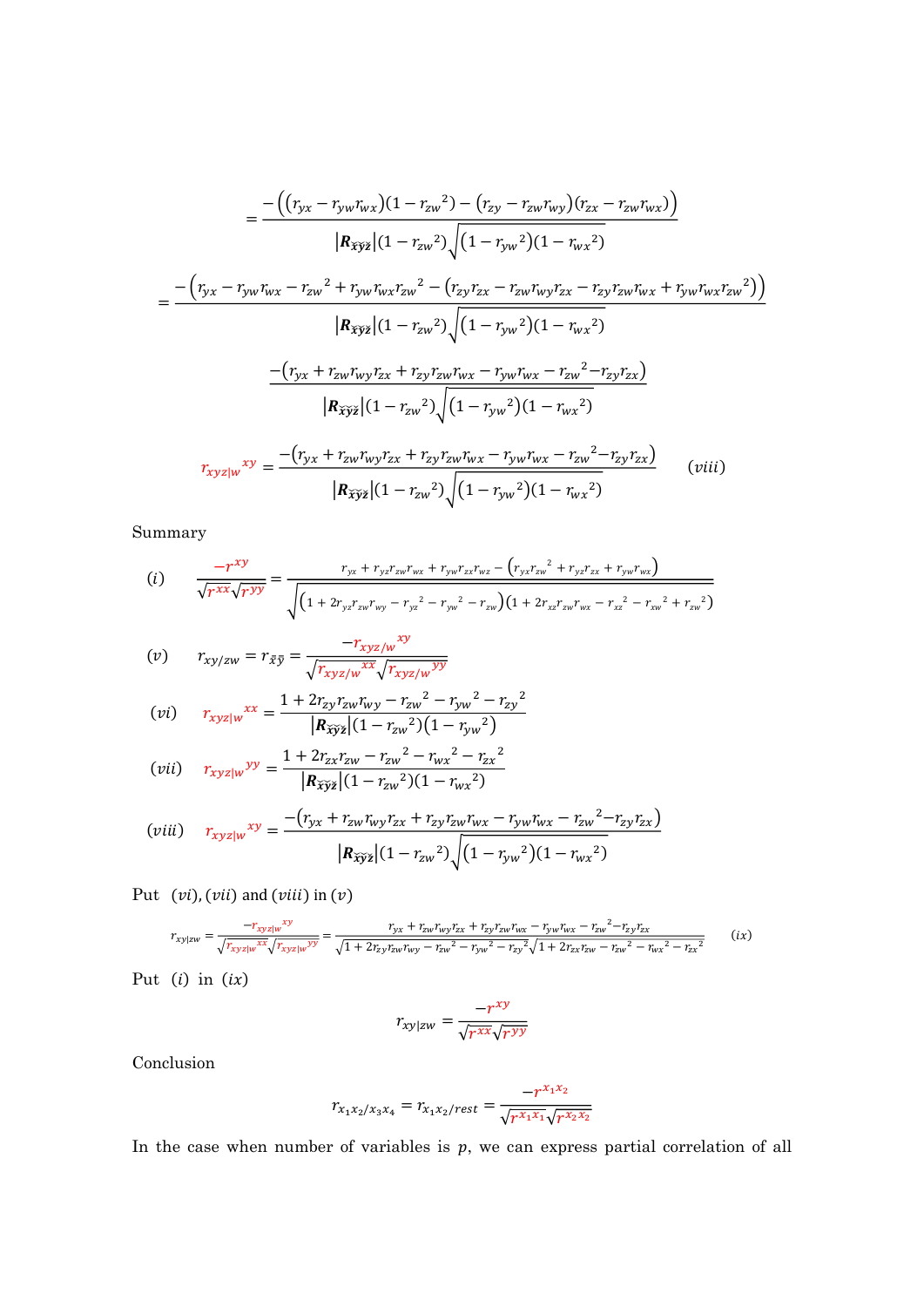other combination of remained variables after removing pth variable by combination of cofactor, and we can make  $\times (p-1)$  matrix. Then we can remove  $(p-1)$ <sup>th</sup> variable by same method. Repeating this we can proof

$$
r_{x_1x_2/x_3\cdots x_p} = r_{x_1x_2/rest} = \frac{-r^{x_1x_2}}{\sqrt{r^{x_1x_1}}\sqrt{r^{x_2x_2}}}
$$

For this purpose, wee need to shift the row and column of target variables to first and second row and column as in figure 66.



Figure 66. Shifting of row and column of variables for partial correlation analysis of target variables.

Generally, we need change the sing of matrix with shift of row and column. However, we do not need consideration of sign, because

sing (R) = 
$$
(-1)^{2(i-1)}(-1)^{2(j-1)}
$$
  
\n
$$
\begin{pmatrix}\nr_{1,1} & \cdots & r_{1,i} & \cdots & r_{1,j} & \cdots & r_{1,p} \\
\vdots & \ddots & \vdots & \ddots & \vdots & \ddots & \vdots \\
r_{i,1} & \cdots & r_{i,i} & \cdots & r_{i,j} & \cdots & r_{i,p} \\
\vdots & \ddots & \vdots & \ddots & \vdots & \ddots & \vdots \\
r_{j,1} & \cdots & r_{j,i} & \cdots & r_{j,j} & \cdots & r_{j,p} \\
\vdots & \ddots & \vdots & \ddots & \vdots & \ddots & \vdots \\
r_{p,1} & \cdots & r_{p,i} & \cdots & r_{p,j} & \cdots & r_{p,p}\n\end{pmatrix}
$$